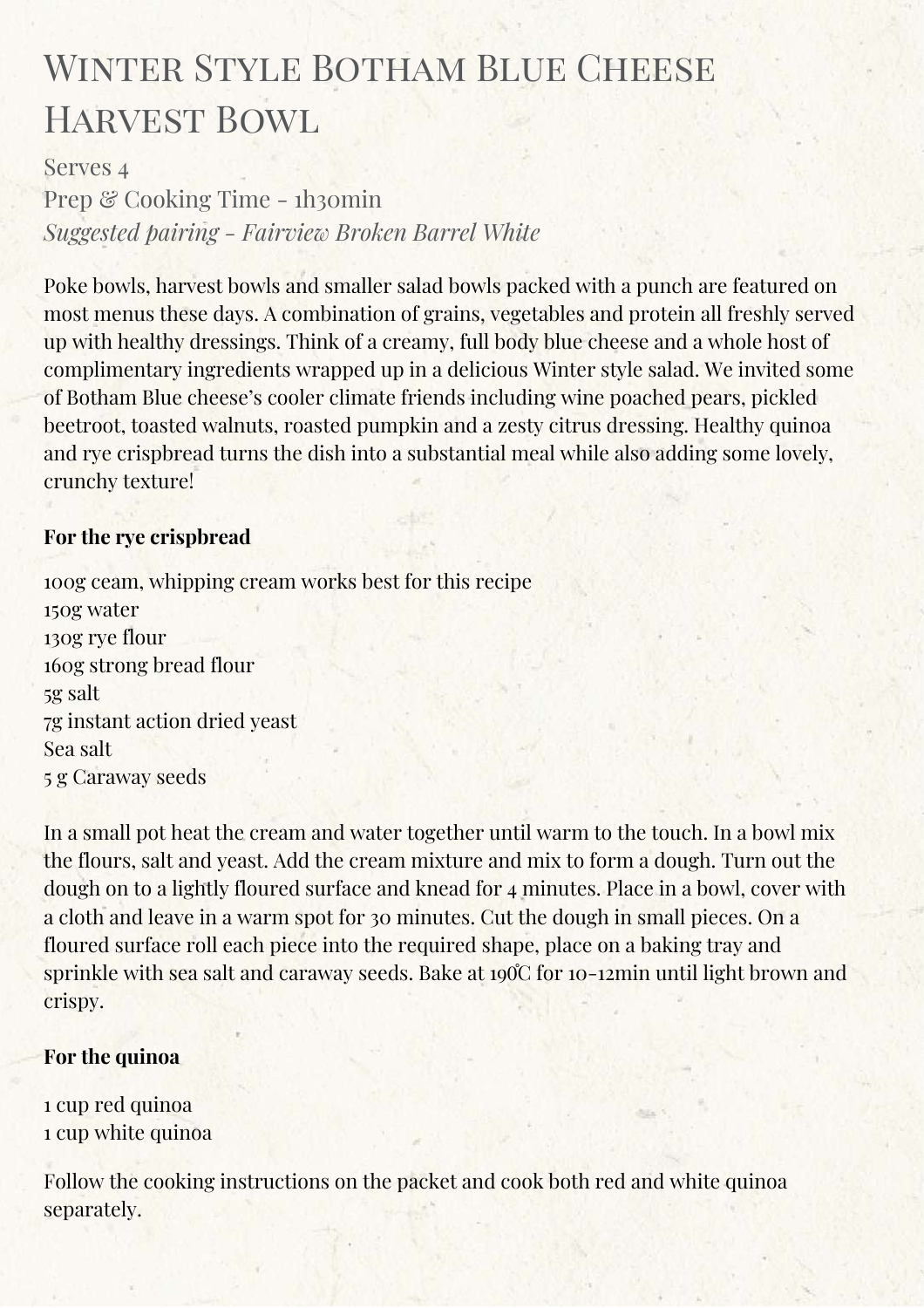# WINTER STYLE BOTHAM BLUE CHEESE Harvest Bowl

Serves 4 Prep & Cooking Time - 1h30min *Suggested pairing - Fairview Broken Barrel White*

## **For the pumpkin**

250g pumpkin, cut into cubes

Place pumpkin into roasting tray with 50ml olive oil, salt  $\mathcal{C}_{amp}$ ; pepper. Roast in oven at  $180^\circ$ C for 20-25 min or until soft.

#### **For the beetroot**

4 small beetroots, peeled (Substitute for 2 large beetroots, peeled and cut into quarters) 50ml Balsamic vinegar 2 tbsp brown sugar

Place the beetroot, vinegar and sugar in a small pot and cover with water. On a high heat bring to the boil. Turn the heat down to medium and cook till soft. Keep checking the water level.

## **For the red wine poached pears**

Fairview Shiraz 100ml tbsp sugar whole Star anise Cinnamon stick pears, peeled, halved and core scooped out

On a medium heat bring to a simmer the wine, sugar, spices and 200ml water. Place the pears in the liquid and cook gently for 15-20min or until soft. A slight resistance when pressed with a sharp knife is ideal.

## **For the white wine poached pears**

Fairview Sauvignon Blanc 100ml tbsp sugar seeds cardamon bay leave pears, peeled, halved and core scooped out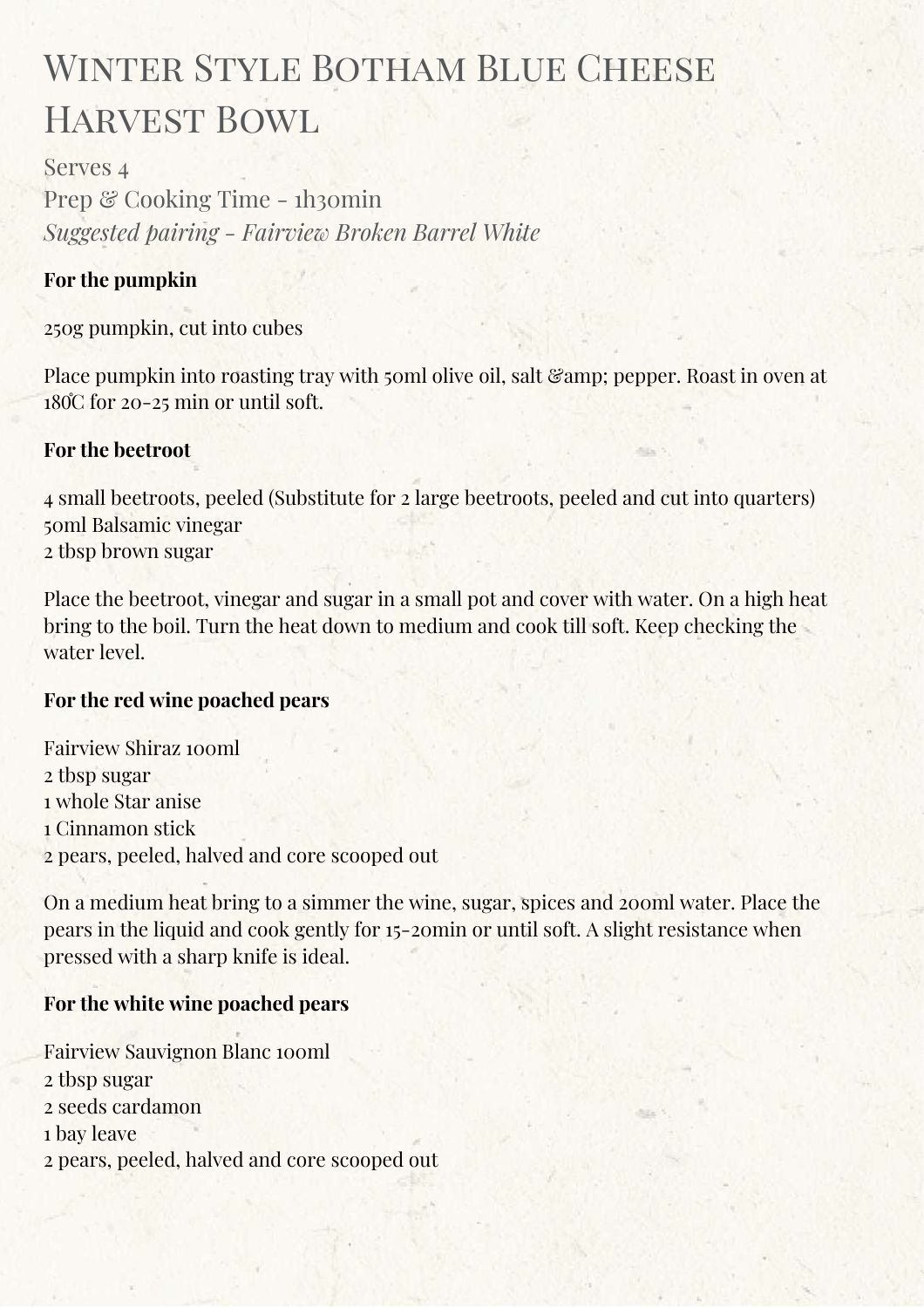# WINTER STYLE BOTHAM BLUE CHEESE Harvest Bowl

Serves 4 Prep & Cooking Time - 1h30min *Suggested pairing - Fairview Broken Barrel White*

On a medium heat bring to a simmer the wine, sugar, spices and 200ml water. Place the pears in the liquid and cook gently for 15-20min or until soft. A slight resistance when pressed with a sharp knife is ideal.

## **For the walnuts**

100g walnuts Place on roasting tray and sprinkle with some salt. Bake at 180°C for 12-15min or until lightly browned and toasted.

#### **For the citrus dressing**

| 1 orange                |  |
|-------------------------|--|
| 1 grapefruit            |  |
| ioml White wine vinegar |  |
| ioml Dijon mustard      |  |
| toml honey              |  |
| 10g chia seeds          |  |
| 2 tbsp Olive oil        |  |
| 4 tbsp sunflower oil    |  |
| Salt                    |  |
| Pepper                  |  |

Peel the orange, grapefruit with a knife, cut out the fruit segments of both and set aside. Reserve the juice. In a medium bowl whisk together the vinegar, mustard, honey and chia seeds. Slowly pour in the oils while whisking to allow the dressing to thicken. Add some of the citrus juice to achieve the required consistency. Season to taste.

To assemble mix some red and white quinoa, add some of the dressing and place on serving platter or individual bowls. Arrange with pumpkin, beetroot, citrus, toasted walnuts & poached pear slices. Place a good slice of the Botham blue cheese on top and serve with the cracker bread and some more dressing on the side.

*Pairing suggestion: Fairview Broken Barrel White*